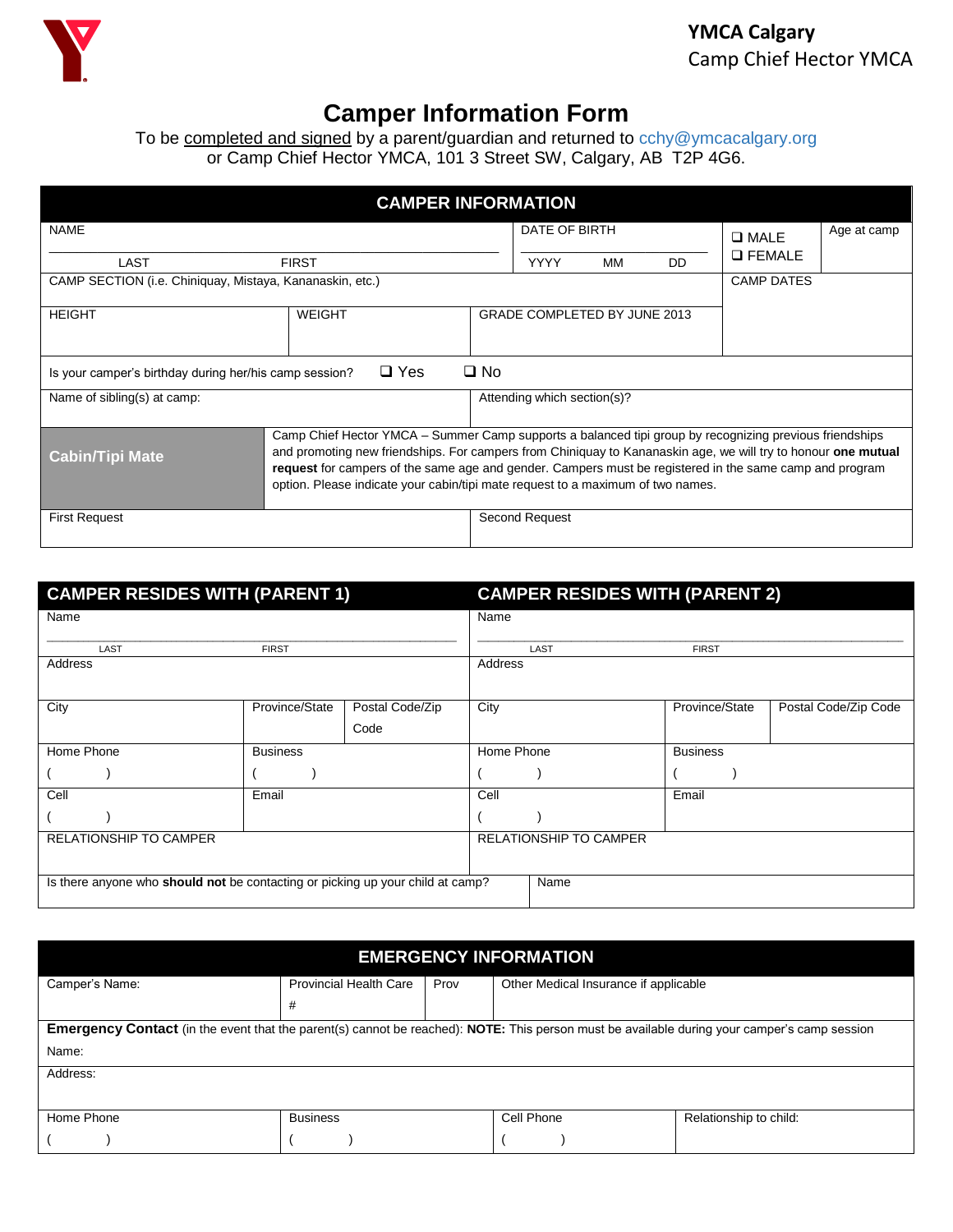| HOW IS YOUR CAMPER GETTING TO CAMP?                                                                                                                                                                                                                                                                                                                                                                                                                                                |                                                                                        |                                      |                               |                                                                       |  |
|------------------------------------------------------------------------------------------------------------------------------------------------------------------------------------------------------------------------------------------------------------------------------------------------------------------------------------------------------------------------------------------------------------------------------------------------------------------------------------|----------------------------------------------------------------------------------------|--------------------------------------|-------------------------------|-----------------------------------------------------------------------|--|
| Please bring your camper's registration confirmation to assist in our check-in process.<br>Please keep a copy of your transportation request below for your records. All overnight camps start on Sunday and end on Friday.                                                                                                                                                                                                                                                        |                                                                                        |                                      |                               |                                                                       |  |
| For GRAY JAY CAMPERS - Kananaskin Horse female, Pioneer Gray Jay, Sr. Shotungwa and Leadership I Hike/Horse campers ONLY                                                                                                                                                                                                                                                                                                                                                           |                                                                                        |                                      |                               |                                                                       |  |
| □ Bus from Crowfoot YMCA to Gray Jay                                                                                                                                                                                                                                                                                                                                                                                                                                               | 8100 John Laurie Blyd NW<br>Check-in 9:00 - 9:30am                                     |                                      | Buses depart at 9:40am sharp! |                                                                       |  |
| □ Pick up at Calgary Airport                                                                                                                                                                                                                                                                                                                                                                                                                                                       | Airline:                                                                               | Flight #:                            | Arrival time:                 |                                                                       |  |
| For ALL other campers                                                                                                                                                                                                                                                                                                                                                                                                                                                              |                                                                                        |                                      |                               |                                                                       |  |
| □ Bus from the Crowfoot YMCA                                                                                                                                                                                                                                                                                                                                                                                                                                                       | 8100 John Laurie Blvd NW                                                               |                                      |                               | Buses depart at 9:40am sharp!                                         |  |
| □ Bus from the Shawnessy YMCA                                                                                                                                                                                                                                                                                                                                                                                                                                                      | 333 Shawville Blvd SE                                                                  | Check-in 9:00 - 9:30am               |                               | If you arrive late you will need to<br>drive your camper out to camp. |  |
| □ Pick up at Calgary Airport                                                                                                                                                                                                                                                                                                                                                                                                                                                       | Airline:                                                                               | Flight #:                            | Arrival time:                 |                                                                       |  |
| $\Box$ Personal vehicle                                                                                                                                                                                                                                                                                                                                                                                                                                                            | Please arrive at camp at 11:00am - we cannot check-in your child earlier than 11:00am. |                                      |                               |                                                                       |  |
|                                                                                                                                                                                                                                                                                                                                                                                                                                                                                    | <b>HOW IS YOUR CAMPER GOING HOME?</b>                                                  |                                      |                               |                                                                       |  |
| □ Bus to the Crowfoot YMCA                                                                                                                                                                                                                                                                                                                                                                                                                                                         | 8100 John Laurie Blyd NW                                                               | Bus arrives at approximately 11:00am |                               | Photo Identification will                                             |  |
| □ Bus to the Shawnessy YMCA                                                                                                                                                                                                                                                                                                                                                                                                                                                        | 333 Shawville Blvd SE                                                                  | Bus arrives at approximately 11:30am |                               | be required to pick up<br>your child.                                 |  |
| □ Flying from Calgary Airport                                                                                                                                                                                                                                                                                                                                                                                                                                                      | Airline:                                                                               | Flight #:                            | Departure time/date:          |                                                                       |  |
| Personal vehicle                                                                                                                                                                                                                                                                                                                                                                                                                                                                   | Please arrive at camp at 11:00am. Breakfast and the camp wrap-up finishes at 11:00am.  |                                      |                               |                                                                       |  |
| If the primary guardian will not be picking up your child at camp or at the bus who is authorized to do so? Photo ID must be shown.<br>Please ensure your camper is aware of these transportation arrangements. Parental authorization is required for changes once this form<br>has been submitted. Changes will be accepted by the Camp Chief Hector office no later than 10 days prior to the camp start date.<br>For a last minute EMERGENCY ONLY change, call 1-403-679-9296. |                                                                                        |                                      |                               |                                                                       |  |
| <b>PERSONAL INFORMATION</b><br>We want each camper's experience at Camp Chief Hector YMCA to be the best it can be. Please help us by answering the following<br>questions carefully.<br><b>Camp Experience</b>                                                                                                                                                                                                                                                                    |                                                                                        |                                      |                               |                                                                       |  |
| Is your camper prone to homesickness? $\Box$ Yes $\Box$ No                                                                                                                                                                                                                                                                                                                                                                                                                         |                                                                                        |                                      |                               |                                                                       |  |
|                                                                                                                                                                                                                                                                                                                                                                                                                                                                                    |                                                                                        |                                      |                               |                                                                       |  |
| Does your camper have any sleep habits of which we should be aware (i.e. bed wetting, sleep walking, nightmares, etc.)? $\Box$ Yes $\Box$ No                                                                                                                                                                                                                                                                                                                                       |                                                                                        |                                      |                               |                                                                       |  |
| Have there been significant events in the last year that could influence your daughter/son's camp experience? $\Box$ Yes $\Box$ No                                                                                                                                                                                                                                                                                                                                                 |                                                                                        |                                      |                               |                                                                       |  |
| Is your camper a confident swimmer? $\Box$ Yes $\Box$ No                                                                                                                                                                                                                                                                                                                                                                                                                           |                                                                                        |                                      |                               |                                                                       |  |
| Can your camper swim in deep water unassisted? $\Box$ Yes $\Box$ No                                                                                                                                                                                                                                                                                                                                                                                                                |                                                                                        |                                      |                               |                                                                       |  |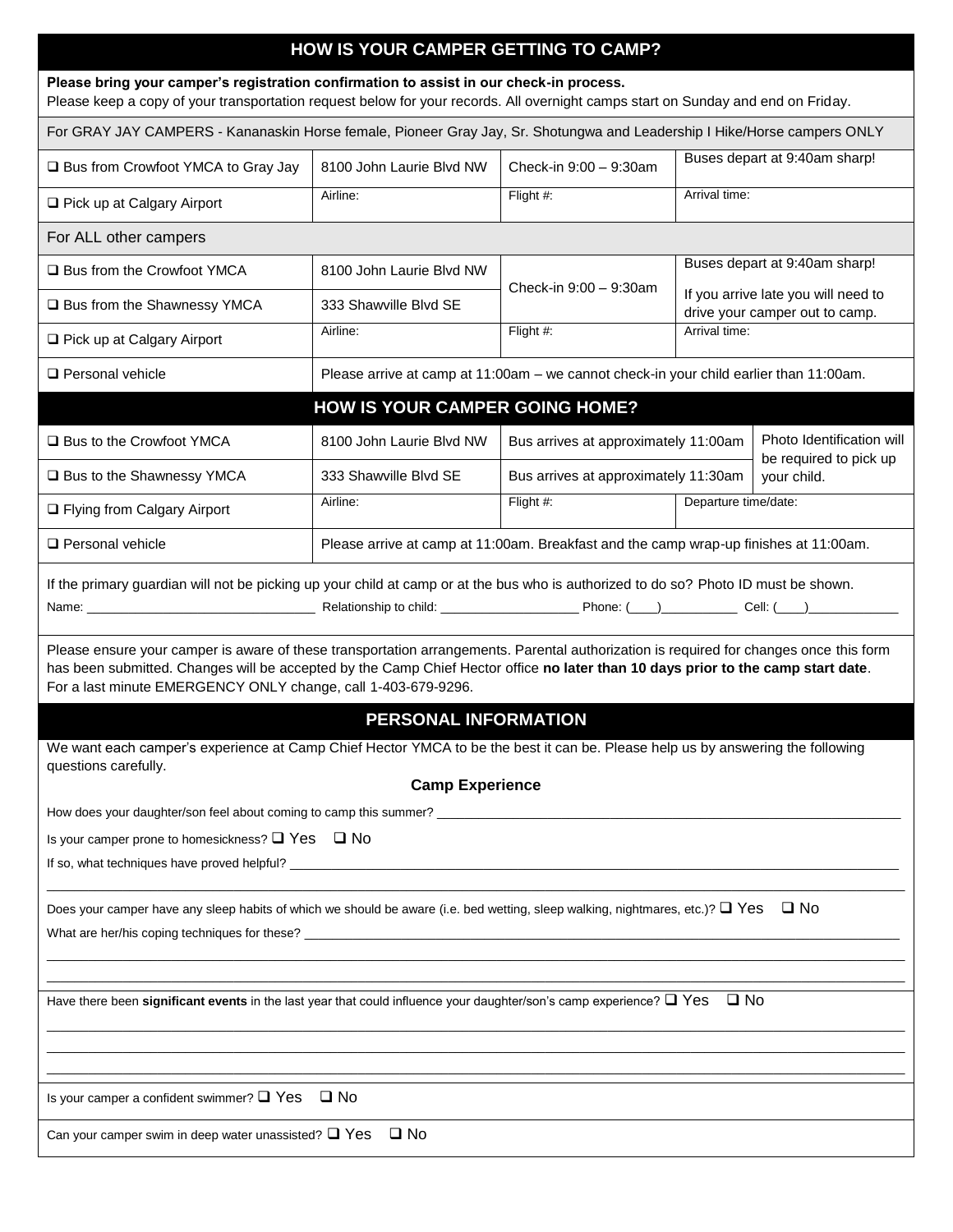## **HEALTH HISTORY**

| We encourage, but do not require, a medical examination. Please consider a medical examination of your camper prior to attending camp<br>if there has been no exam in the past 12 months; if you have any doubts about your camper's ability to participate in all camp activities; if<br>the camper has recently been hospitalized or treated; or if the camper has been exposed to any communicable diseases. Please do not                                                                                                                                                                                                                                                                                                                                                                                                                                                                                                                                                      |                                        |                                    |                                                                                                                                                                                                                          |  |  |
|------------------------------------------------------------------------------------------------------------------------------------------------------------------------------------------------------------------------------------------------------------------------------------------------------------------------------------------------------------------------------------------------------------------------------------------------------------------------------------------------------------------------------------------------------------------------------------------------------------------------------------------------------------------------------------------------------------------------------------------------------------------------------------------------------------------------------------------------------------------------------------------------------------------------------------------------------------------------------------|----------------------------------------|------------------------------------|--------------------------------------------------------------------------------------------------------------------------------------------------------------------------------------------------------------------------|--|--|
| send your child to camp if they are sick on the first day of their session.<br><b>ALLERGIES</b><br>$\square$ Yes<br>$\square$ No<br>Does your child have any allergies?<br>If yes, please specify below.                                                                                                                                                                                                                                                                                                                                                                                                                                                                                                                                                                                                                                                                                                                                                                           |                                        |                                    |                                                                                                                                                                                                                          |  |  |
| Drug allergies?                                                                                                                                                                                                                                                                                                                                                                                                                                                                                                                                                                                                                                                                                                                                                                                                                                                                                                                                                                    | $\Box$ Yes<br>□<br>No                  | If yes, please elaborate.          |                                                                                                                                                                                                                          |  |  |
| Food allergies?                                                                                                                                                                                                                                                                                                                                                                                                                                                                                                                                                                                                                                                                                                                                                                                                                                                                                                                                                                    | $\square$ Yes<br>$\Box$<br>No          | If yes, please elaborate.          |                                                                                                                                                                                                                          |  |  |
| <b>DIETARY NEEDS / RESTRICTIONS</b>                                                                                                                                                                                                                                                                                                                                                                                                                                                                                                                                                                                                                                                                                                                                                                                                                                                                                                                                                | $\Box$ Vegetarian                      | $\Box$ Lactose intolerant          | $\Box$ Gluten free<br>$\Box$ No pork<br>$\Box$ Other                                                                                                                                                                     |  |  |
| Please provide details:                                                                                                                                                                                                                                                                                                                                                                                                                                                                                                                                                                                                                                                                                                                                                                                                                                                                                                                                                            |                                        |                                    |                                                                                                                                                                                                                          |  |  |
| least two weeks prior to camp if your camper has more severe dietary requirements.                                                                                                                                                                                                                                                                                                                                                                                                                                                                                                                                                                                                                                                                                                                                                                                                                                                                                                 |                                        |                                    | Note: Camp is able to provide vegetarian, lactose free or gluten free options for those who have indicated. Please contact the Food Services Director at                                                                 |  |  |
| Other allergies<br>(i.e. animals, insects plants,<br>grasses)?                                                                                                                                                                                                                                                                                                                                                                                                                                                                                                                                                                                                                                                                                                                                                                                                                                                                                                                     | $\square$ Yes<br>$\Box$<br>No          | If yes, please elaborate.          |                                                                                                                                                                                                                          |  |  |
| Is your camper under any form of treatment for illness<br>(communicable diseases, illness or special needs),<br>conditions (emotional or recent events) or injury?                                                                                                                                                                                                                                                                                                                                                                                                                                                                                                                                                                                                                                                                                                                                                                                                                 |                                        | $\Box$ Yes<br>$\Box$ No            | If yes, please elaborate.                                                                                                                                                                                                |  |  |
| <b>MEDICATIONS</b>                                                                                                                                                                                                                                                                                                                                                                                                                                                                                                                                                                                                                                                                                                                                                                                                                                                                                                                                                                 | Does your child<br>carry an<br>EpiPen? | $\square$ Yes<br>$\Box$ No         | If yes, an EpiPen Notification form must be submitted to our office prior to<br>camp. This form is available at our website at www.ymcacalgary.org or from<br>our registration office at 403-269-6156 or 1-866-430-9622. |  |  |
| Does your child wear a Medic-Alert bracelet or other<br>type of alert (necklace, etc.)?                                                                                                                                                                                                                                                                                                                                                                                                                                                                                                                                                                                                                                                                                                                                                                                                                                                                                            |                                        | $\square$ Yes<br>$\Box$ No         | If yes, please elaborate.                                                                                                                                                                                                |  |  |
| Will you be sending medications to camp?                                                                                                                                                                                                                                                                                                                                                                                                                                                                                                                                                                                                                                                                                                                                                                                                                                                                                                                                           |                                        |                                    | If yes, please explain.                                                                                                                                                                                                  |  |  |
| $\square$ Yes<br>$\square$ No<br>Please attach an additional page if necessary.<br>Note: Please send medications in original containers.                                                                                                                                                                                                                                                                                                                                                                                                                                                                                                                                                                                                                                                                                                                                                                                                                                           |                                        |                                    |                                                                                                                                                                                                                          |  |  |
| Are your camper's vaccinations up to<br>$\square$ No<br><b>VACCINATION</b><br>$\Box$ Yes<br>date?                                                                                                                                                                                                                                                                                                                                                                                                                                                                                                                                                                                                                                                                                                                                                                                                                                                                                  |                                        |                                    |                                                                                                                                                                                                                          |  |  |
| Has your child recently been in contact with any communicable diseases (i.e.<br>Chicken Pox, Measles, Mumps, Hepatitis, Mononucleosis, etc.)?                                                                                                                                                                                                                                                                                                                                                                                                                                                                                                                                                                                                                                                                                                                                                                                                                                      |                                        |                                    | If yes, please explain.                                                                                                                                                                                                  |  |  |
| If appropriate, for female campers: has<br>$\Box$ Yes<br>she menstruated?                                                                                                                                                                                                                                                                                                                                                                                                                                                                                                                                                                                                                                                                                                                                                                                                                                                                                                          |                                        | $\square$ No                       | If yes, is menstrual history normal?                                                                                                                                                                                     |  |  |
|                                                                                                                                                                                                                                                                                                                                                                                                                                                                                                                                                                                                                                                                                                                                                                                                                                                                                                                                                                                    |                                        | If no, has she been told about it? |                                                                                                                                                                                                                          |  |  |
| <b>CARING, ACTIVE ENVIRONMENT</b>                                                                                                                                                                                                                                                                                                                                                                                                                                                                                                                                                                                                                                                                                                                                                                                                                                                                                                                                                  |                                        |                                    |                                                                                                                                                                                                                          |  |  |
| Camp Chief Hector YMCA - Summer Camp strives to be a fun, safe and active environment where everyone has a chance to be their best. All camp<br>participants, staff and volunteers pledge to treat each other with dignity and respect. Behaviour that prevents others from enjoying a positive camp<br>experience will not be permitted. If necessary, campers may be asked to leave based on inappropriate behaviour including swearing, aggression, or use of<br>prohibited items such as but not limited to tobacco, alcohol, non-prescription drugs or offensive published materials. The Camper's Commitment is a very<br>important aspect of Camp Chief Hector YMCA's philosophy and speaks to our core values of caring, respect, honesty and responsibility. We ask that you<br>take time to read and discuss the Camper's Commitment with your child and have him/her sign or print their name in the area provided.<br>BOTH CAMPER AND PARENT SIGNATURES ARE MANDATORY. |                                        |                                    |                                                                                                                                                                                                                          |  |  |
| <b>CAMPER'S COMMITMENT</b><br>I want to be a camper at Camp Chief Hector YMCA. I agree to behave respectfully at camp. I will do my best to make this summer a great experience for myself and<br>my fellow campers. I understand that failure to live up to my Commitment may mean that I am sent home from camp. I also understand that by making this<br>Commitment, I can look forward to fair treatment and friendship from my cabin or tipi mates, fellow campers and staff.                                                                                                                                                                                                                                                                                                                                                                                                                                                                                                 |                                        |                                    |                                                                                                                                                                                                                          |  |  |
| Camper's name (please print)<br>Camper's signature<br>Date                                                                                                                                                                                                                                                                                                                                                                                                                                                                                                                                                                                                                                                                                                                                                                                                                                                                                                                         |                                        |                                    |                                                                                                                                                                                                                          |  |  |
| PARENT'S COMMITMENT<br>I have discussed the Camper's Commitment with my son/daughter and confirm that he/she agrees to cooperate in the camp experience, to follow safety instructions<br>and refrain from behaviour that is harmful or disruptive to themselves or other campers. I understand that by supporting this Commitment, my daughter/son may look<br>forward to fair treatment and friendship from her/his cabin or tipi mates and fellow campers. I also understand that camp prohibits swearing, inappropriate behaviour,<br>or use of tobacco, alcohol, or non-prescription drugs and acknowledge that their use is cause for my camper to be sent home without refund of camp fees.                                                                                                                                                                                                                                                                                 |                                        |                                    |                                                                                                                                                                                                                          |  |  |

\_\_\_\_\_\_\_\_\_\_\_\_\_\_\_\_\_\_\_\_\_\_\_\_\_\_\_\_\_\_\_\_\_\_\_\_\_\_\_\_\_\_\_\_\_\_\_\_\_\_\_\_\_\_\_\_\_\_\_\_\_\_\_\_\_\_\_\_\_\_\_\_\_\_\_\_\_\_\_\_\_\_\_\_\_\_\_\_\_\_\_\_\_\_\_\_\_\_\_\_\_\_\_\_\_\_\_\_\_\_\_\_\_\_\_\_\_\_\_\_\_\_\_\_